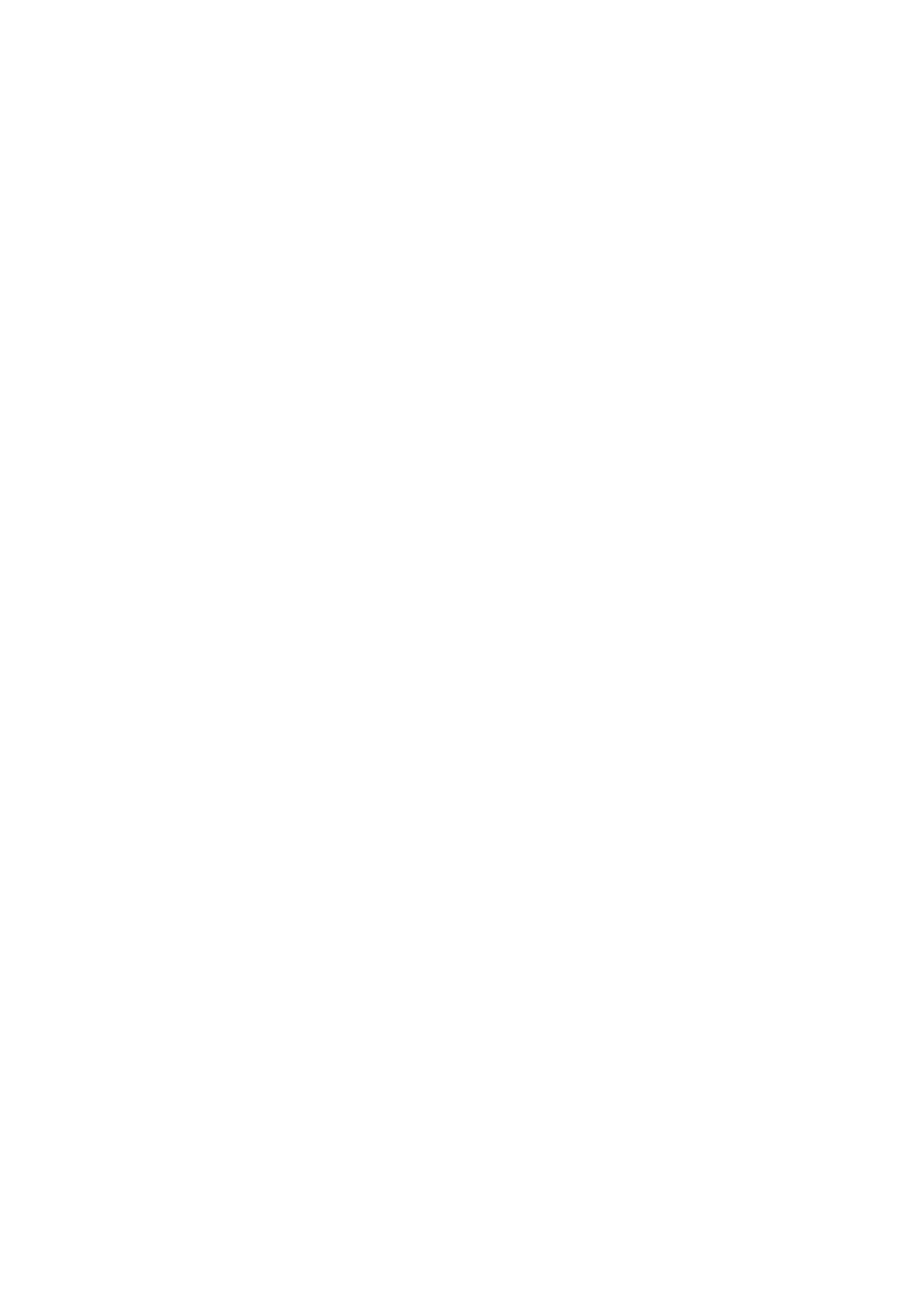

## **NORTHERN TERRITORY OF AUSTRALIA**

N**o.** 44 **of** 1994

# **AN ACT**

#### to ratify an agreement between the Northern Territory of Australia and North Flinders Mines Limited

**[**A*ssented to* <sup>1</sup>*2* S*eptember* <sup>1994</sup>**]**

**BE** it enacted by the Legislative Assembly of the Northern Territory of Australia, with the assent as provided by the Northern Territory Australia, with the assent as provided by the *Northern Territory (Self-Government) Act* 1978 of the Commonwealth, as follows:

1. SHORT TITLE

This Act may be cited as the *Granites Exploration Agreement Ratification Act 1994.* 

**2 . COMMENCEMENT** 

This Act shall come into operation on a date to be fixed by the Administrator by notice in the *Gazette.* 

**3 . DEFINITIONS** 

In this Act

"Agreement" means the agreement between the Territory and the Company which is set out in the Schedule and includes the Agreement as varied from time to time in accordance with its provisions;

"Company" has the same meaning as in the Agreement.

#### **4. AGREEMENT RATIFIED**

(1) For the purposes of clause 2(1) of the Agreement, the Agreement is ratified.

(2) The implementation of authorised. Agreement is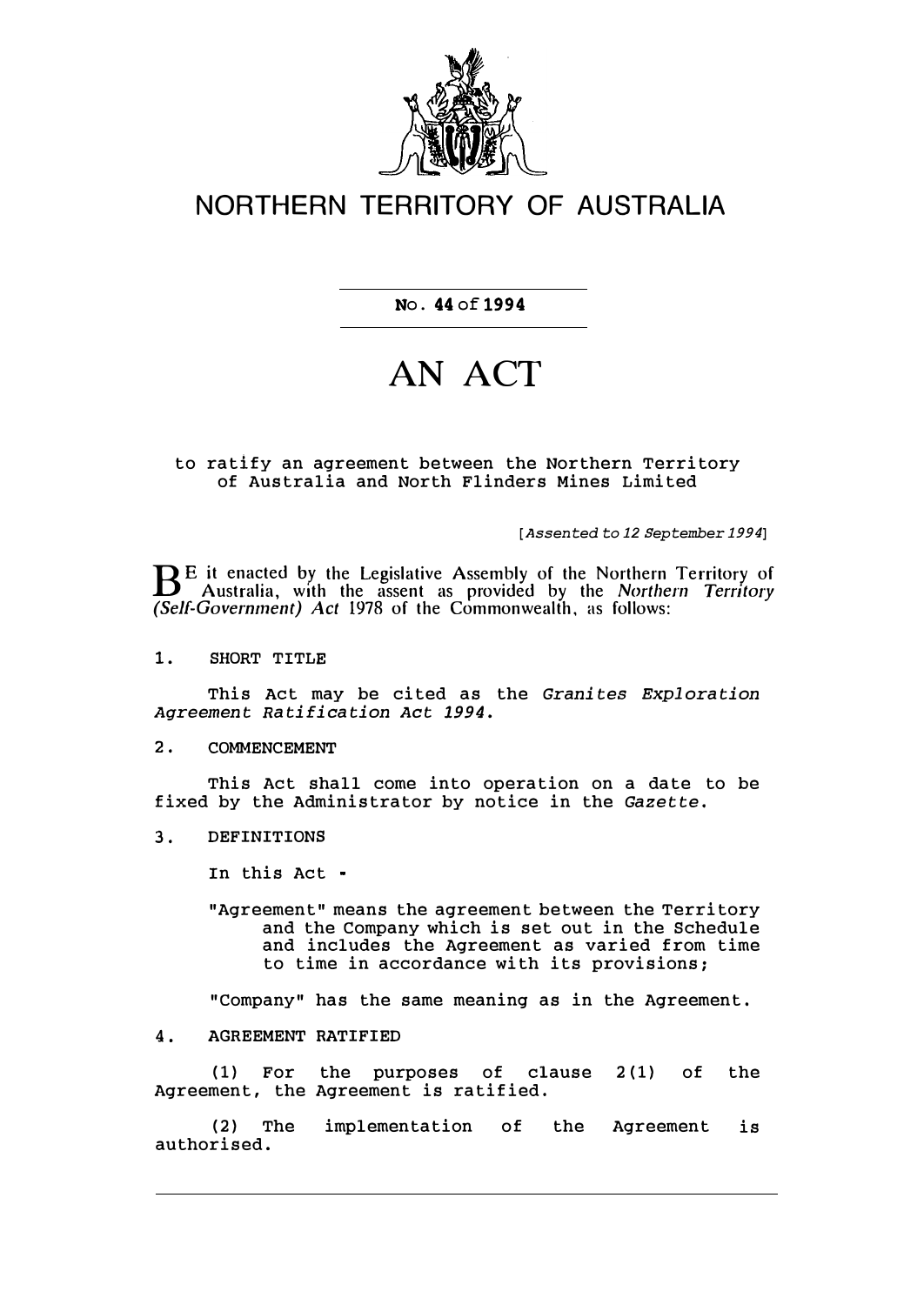(3) The provisions of the Agreement shall operate and take effect according to their terms notwithstanding anything to the contrary in any Act or law in force in the Territory.

(4) Where a provision of the Agreement provides for the modification of an Act or law in force in the Territory, the Act or law shall, for the purposes of the Agreement, operate and take effect as provided for in the Agreement as if the Act or law had been so modified.

(5) An Act passed after the commencement of this Act shall not amend, modify or repeal a provision of the Agreement or affect the operation of a provision of the Agreement unless the Act expressly provides accordingly.

(6) The Territory, its Ministers, instrumentalities and authorities and any local government authority are authorised, empowered and required to do all things necessary or expedient for the carrying out of or giving full effect to the Agreement.

( 7) Subject to this Act and the Agreement, the Company shall observe and comply with all Acts or laws in force in the Territory applicable in any way to the company's operations in the Tanami region.

#### 5 . ENFORCEMENT

Notwithstanding any Act or law in force in the Territory to the contrary, a decree of specific performance may be granted and enforced against the Territory in respect of its obligations under the Agreement in the same circumstances and on the same conditions as such a decree could be granted and enforced against a subject of the Crown.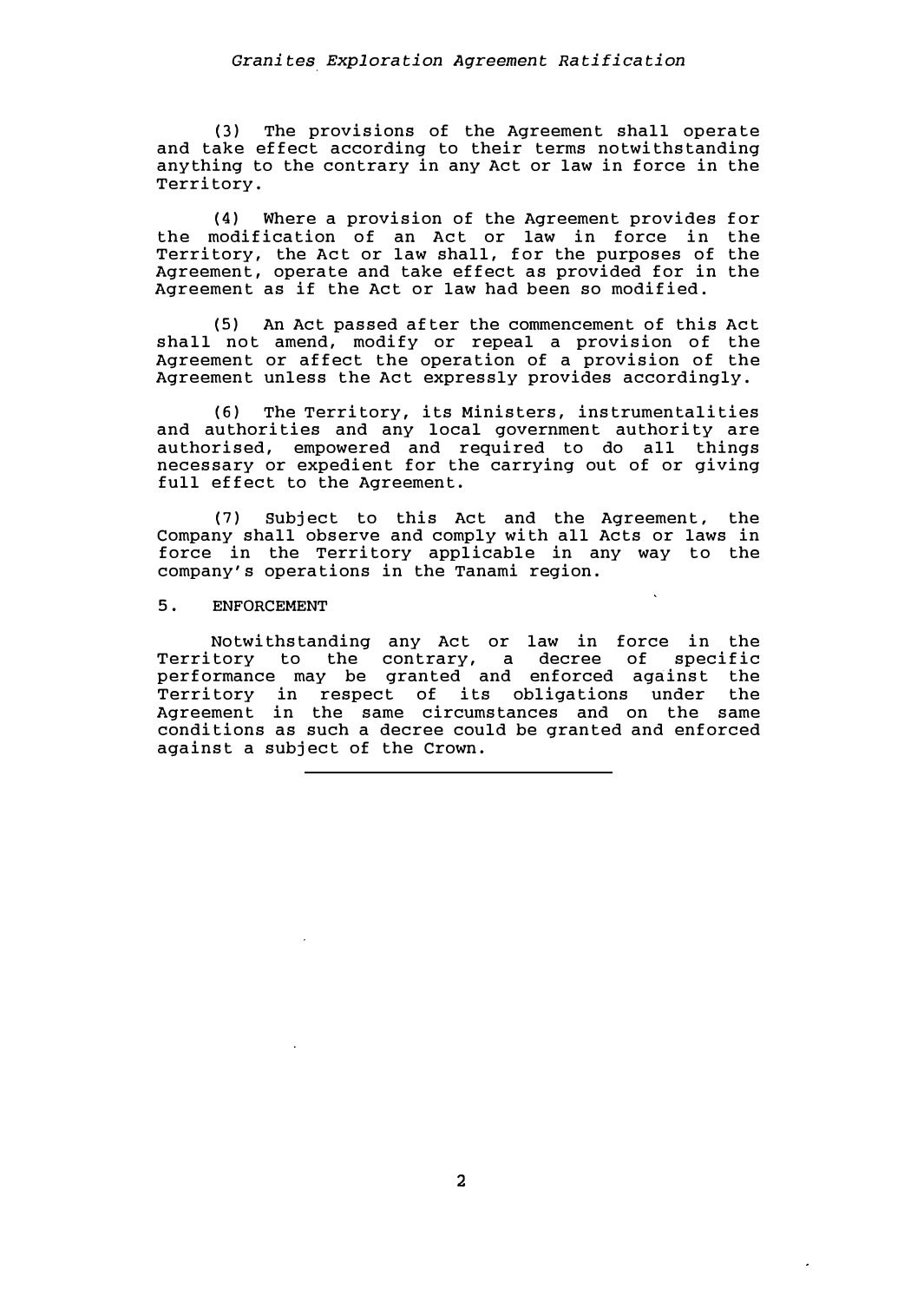#### SCHEDULE

 $\mathbf{r} = \mathbf{r}$ 

#### GRANITES EXPLORATION AGREEMENT

#### **INDEX**

- 1, Definitions and Interpretations
- 2. Ratification by Parliament
- 3. Term
- 4. Area
- 5, Exploration Licences
- 6. Relevant Years
- 7. Rent
- 8. Expenditure
- 9. Reduction of Exploration Licences Area
- 10. Reporting
- 11. Termination
- 12. Effects of Termination
- 13. Parties May Negotiate Renewal or Extension

 $\bullet$ 

- 14. Notices
- 15. Severability
- 16. Applicable Law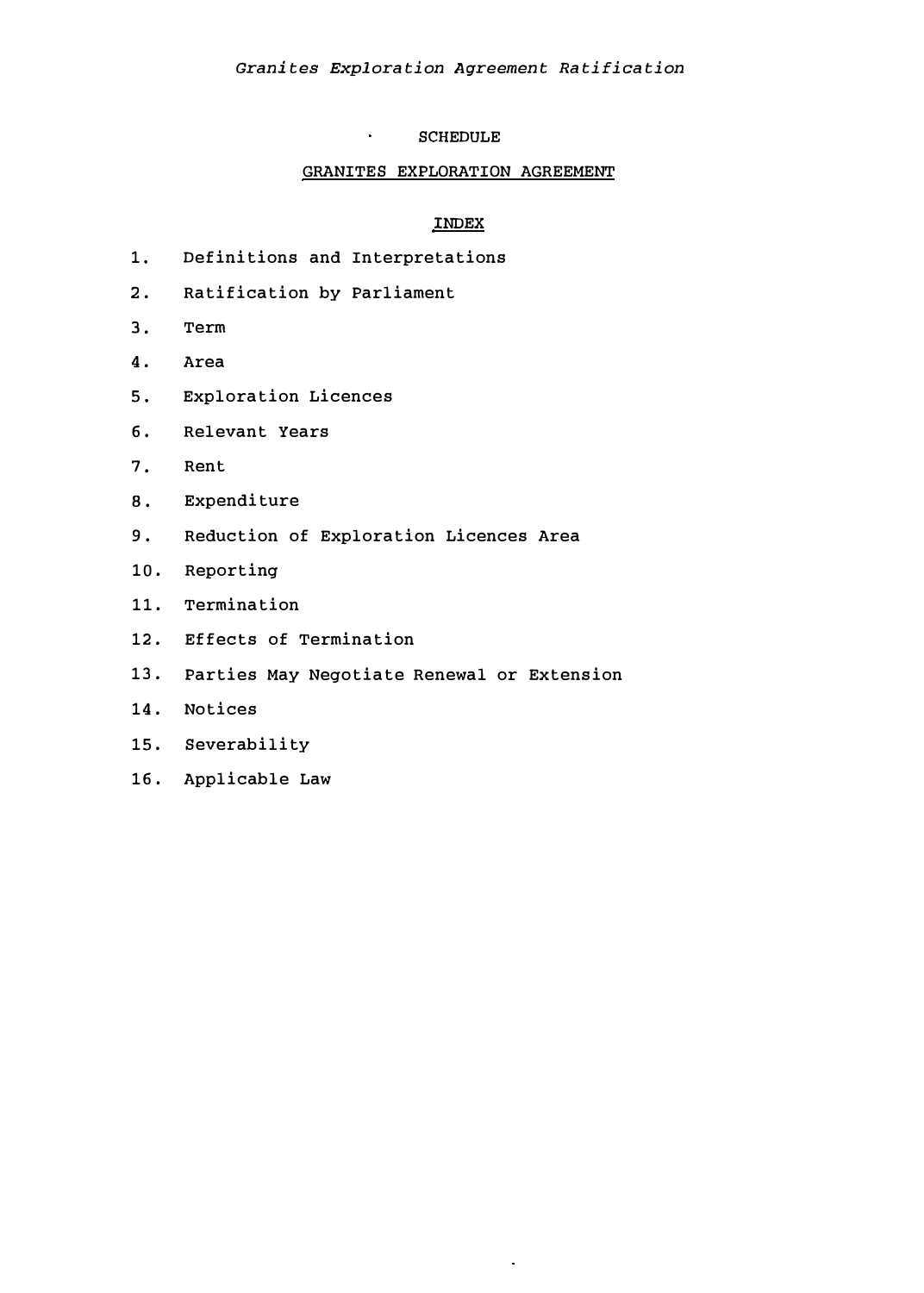#### GRANITES EXPLORATION AGREEMENT

THIS AGREEMENT is made the

day of 1994

#### BETWEEN:

NORTHERN TERRITORY OF AUSTRALIA care of the Department of Mines and Energy having its offices at the Paspalis Centrepoint Building, Smith Street, Darwin in the Northern Territory of Australia (" the Territory")

#### AND:

NORTH FLINDERS MINES LIMITED (A.C.N. 007 688 093) the registered office of which is situate at 25 Greenhill Road, Wayville in the State of South Australia (with its successors and permitted assigns called "the Company")

#### **WHEREAS:**

- A. The Company in 1986 developed and has continuously operated a major gold mine known as The Granites Gold Mine in the Tanami region of the Northern Territory of Australia.
- B. The Company has expended significant funds on exploration in the region and specifically in the vicinity of The Granites Gold Mine with the intention of securing the long term viability of The Granites Gold Mine and its associated infrastructure.
- C. The Company has from time to time entered into agreements with the Central Land Council pursuant to Part IV of the Aboriginal Land Rights (Northern Territory) Act 1976 in respect of parts of the area the subject of this Agreement.
- D. The Company has been successful in its exploration efforts and has discovered and is now mining a number of additional ore bodies at Dead Bullock Soak in the vicinity of The Granites Gold Mine.
- E. The Territory and the Company wish to enter into this Agreement for the purpose of facilitating an extension of the period during which the Company has rights of exploration in respect of the area the subject of this Agreement subject to certain terms and conditions as set out in this Agreement.

 $\frac{1}{\sqrt{2}}$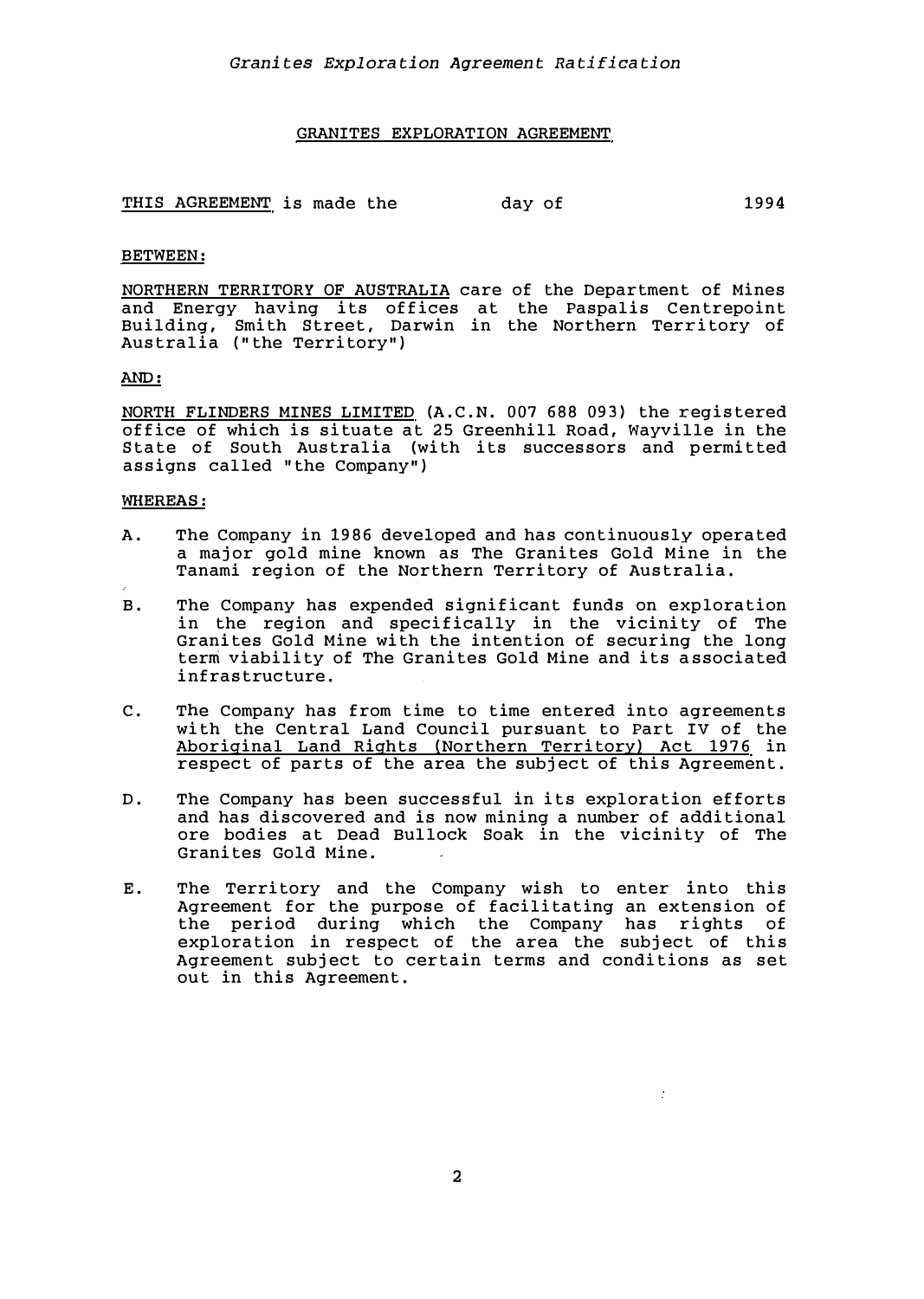NOW IT IS AGREED as follows:

#### **1. Definitions and Interpretations**

(1) In this Agreement unless the contrary intention appears

"Agreement" means this Agreement as varied from time to time in accordance with this Agreement;

"block" has the same meaning as in Part IV of the Mining Act;

"Exploration Licences" means the exploration licences identified in Annexure "A" to this Agreement;

"Minister" means the Minister of the Territory who for the time being is the Minister administering the Mining Act and includes any Minister for the time being acting for and on behalf of the Minister;

"Relevant Year" means the Relevant Year of each block ascertained in accordance with clause 6;

"Secretary" has the same meaning as in the Mining Act;

"The Granites Gold Mine" means the operation for mining and extraction of gold on ML S 8 and ML S 134 to ML S 144 inclusive; and

"Tenure Year" means a 12 month period between anniversaries of the date of commencement of this Agreement.

(2) This Agreement shall be interpreted in accordance with the Interpretation Act as if it were an Act.

#### **2. Ratification by Parliament**

- (1) This Agreement, other than sub-clause (2), shall have no force or effect and shall not be binding on either party unless and until it is signed by both parties and is ratified by an Act of the Legislative Assembly of the Northern Territory of Australia, with the assent as provided by the Northern Territory (Self-Government) Act 1978 of the Commonwealth.
- (2) The Territory shall take all necessary action to have submitted to the Legislative Assembly at the earliest practicable date a Bill for an Act to ratify this Agreement.

 $\hat{\mathcal{I}}$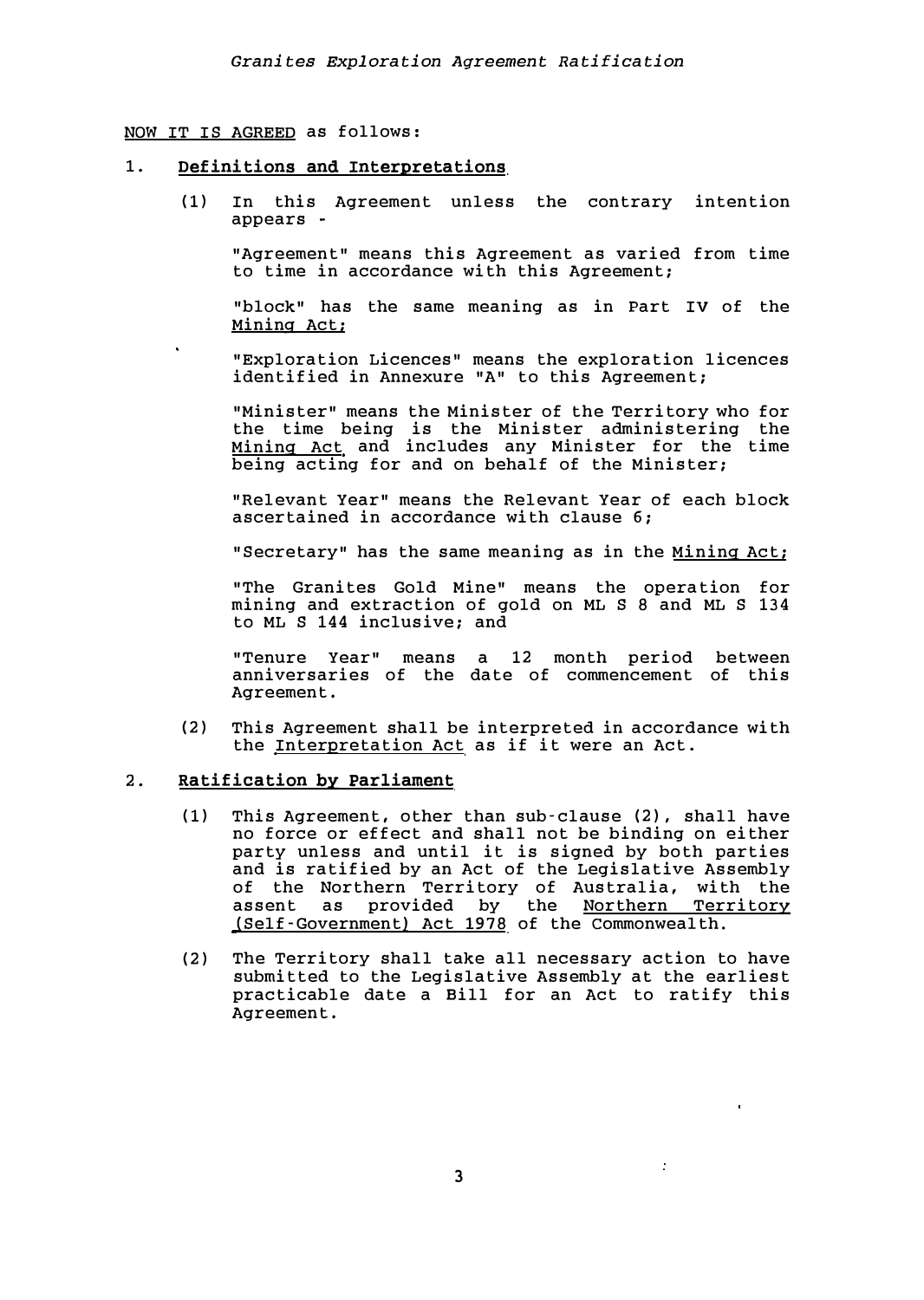#### **3. Term**

This Agreement shall commence on the date the Act of ratification referred to in clause 2 comes into operation and shall continue for a period of ten (10) years, unless extended, renewed or earlier terminated in accordance with this Agreement, from the date of commencement of this Agreement.

#### **4. Area**

The area the subject of this Agreement shall be the area which is from time to time the subject of the Exploration Licences.

 $\mathcal{I}$ 

#### **5. Exploration Licences**

- (1) The Company may apply at any time to the Minister for the terms of the Exploration Licences or any one or more of them to be extended by ten  $(10)$  years in accordance with this clause.
- (2) Upon receipt of an application by the Company pursuant to sub-clause (1) the Minister may (subject to the terms of this Agreement) approve in writing the application and upon such approval the Exploration Licences the subject of the application shall (subject to the terms of this Agreement) continue and remain in force for a term expiring ten (10) years from the commencement of this Agreement, effective before or immediately upon the expiry of such Exploration Licences.
- (3) The extension of the Exploration Licences the subject of the application pursuant to this Agreement is subject to the provisions of the Aboriginal Land Rights (Northern Territory) Act 1976 and the Native Title Act 1993 of the Commonwealth as applicable.
- (4) Except to the extent that the contrary intention appears in this Agreement, the provisions of the Mining Act and all other laws in force in the Northern Territory shall apply to the Exploration Licences as if they were exploration licences granted pursuant to the Mining Act.

#### 6. **Relevant Years**

For the purpose of this Agreement the Relevant Year of each block shall be ascertained in accordance with the formula:-

 $A = B + C + 1$ 

Where:

A is the Relevant Year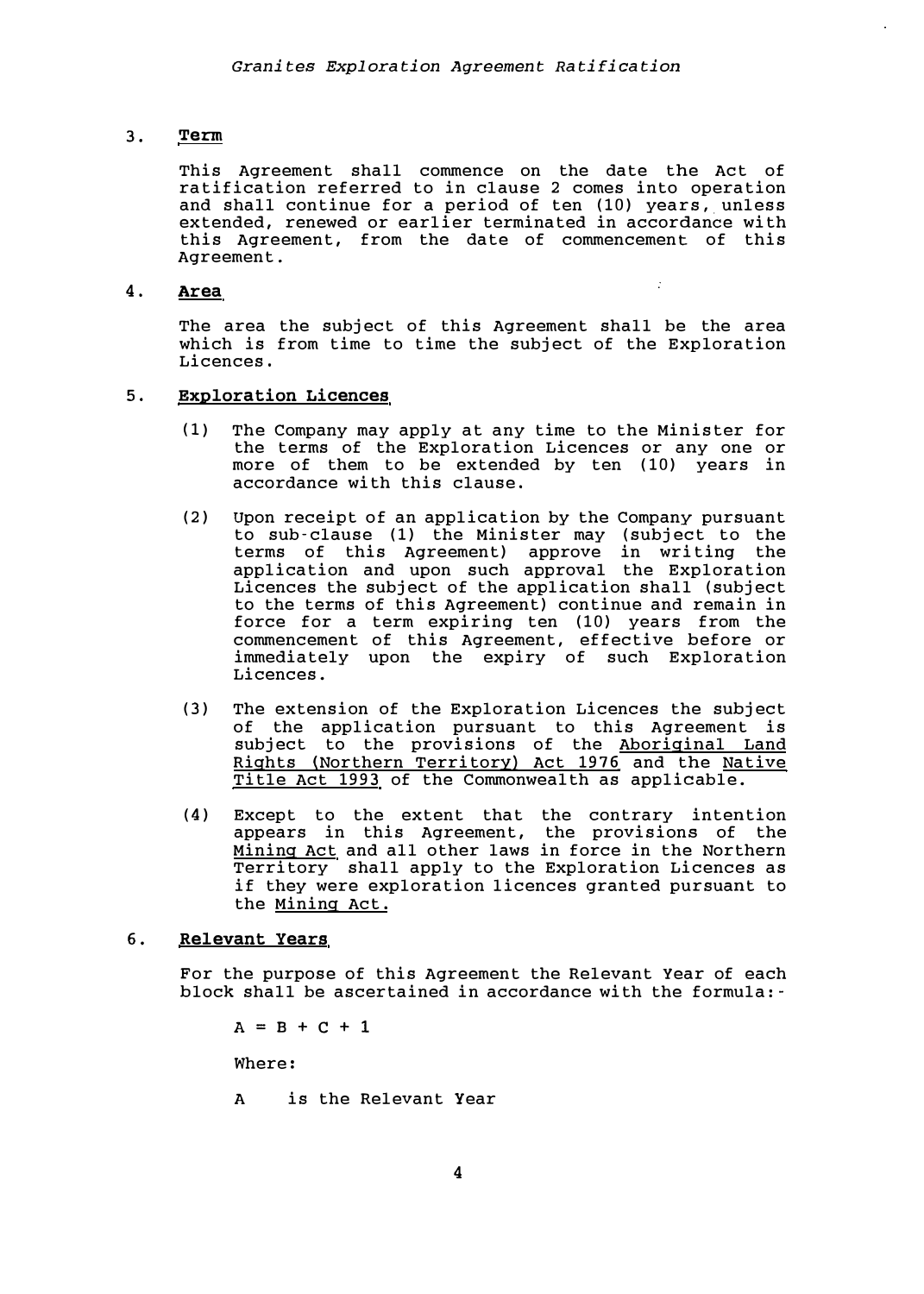- B is the number of whole years the block had been the subject of an Exploration Licence immediately prior to the commencement of this Agreement.
- C is the number of whole years the block has been the subject of an Exploration Licence since the commencement of this Agreement.

#### **7. Rent**

- (1) The rent payable in respect of the Exploration Licences shall be calculated in accordance with Regulation 7 of the Mining Regulations as if the reference to the Act was a reference to this clause and as if the years referred to were Relevant Years.
- (2) Rent in respect of the first Tenure Year of the Exploration Licences shall be paid upon the making of an application pursuant to clause 5(1), and any adjustment required in respect of rent already paid shall be made by way of refund by the Territory to the Company.
- (3) Rent in respect of each ensuing Tenure Year of the Exploration Licences shall be paid at least thirty (30) days prior to the commencement of that Tenure Year.

#### **8. Expenditure**

- (1) For the purposes of this clause the area the subject of this Agreement shall be divided into three zones as set out in Annexure "B" to this Agreement.
- (2) In each Tenure Year the Company shall expend a minimum amount in respect of each zone as determined in accordance with this clause.
- (3) In each Tenure Year each block within the area the subject of this Agreement shall be given a nominal expenditure value as follows:

| <u>Relevant Year</u><br>of block | <u>Nominal</u><br>Expenditure<br>Value per block |
|----------------------------------|--------------------------------------------------|
| 1                                | 300<br>\$                                        |
| 2                                | 600<br>\$                                        |
| 3                                | 900<br>\$                                        |
| 4                                | \$1,200                                          |
| 5                                | \$1,500                                          |
| 6 and above                      | \$1,800                                          |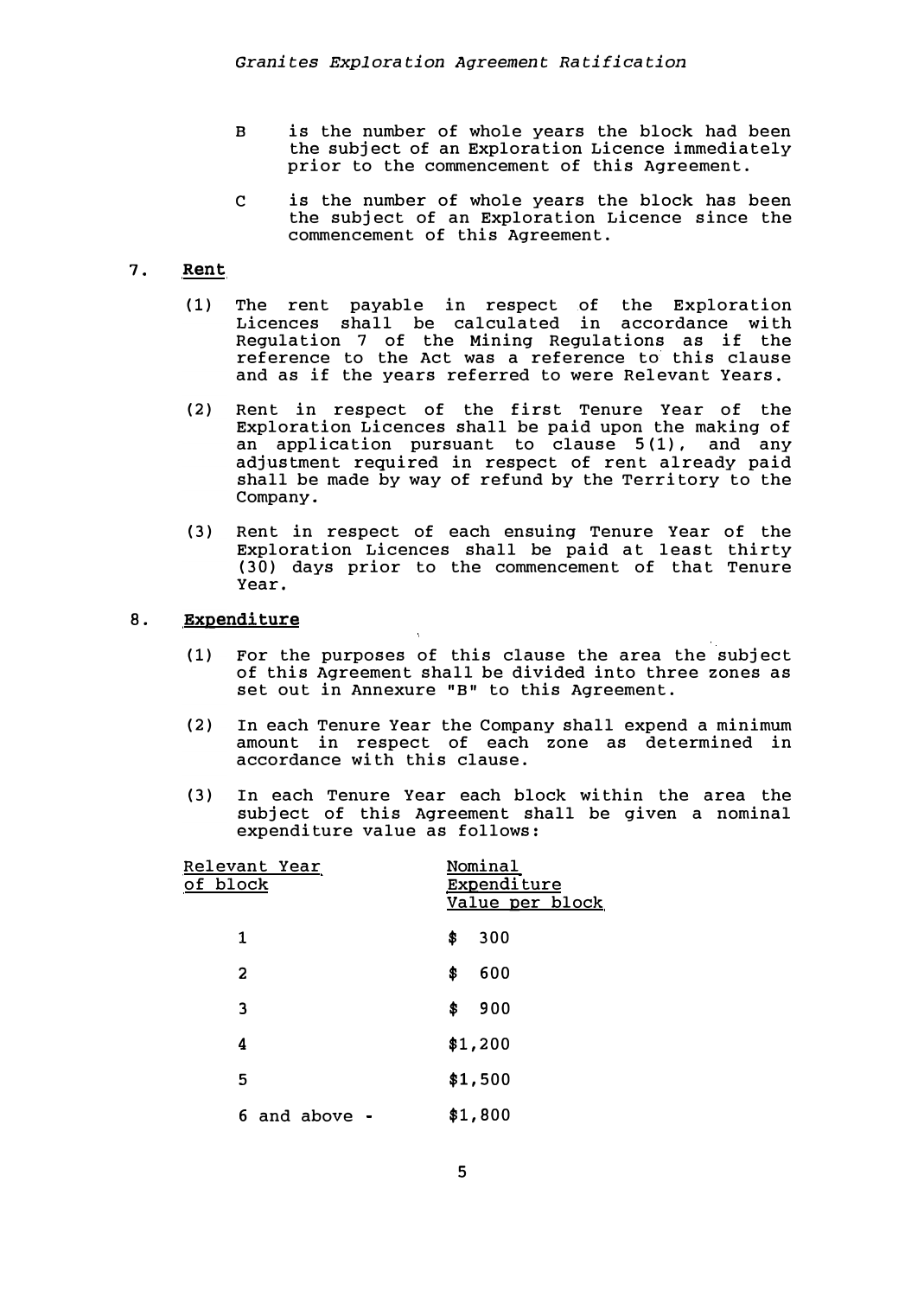Where any block has been the subject of an Exploration Licence for a part only of a Tenure Year the nominal expenditure value of that block shall be calculated pro-rata by reference to the proportion of the Tenure Year it was the subject of an Exploration Licence.

(4) The nominal expenditure values listed in sub-clause (3) shall be adjusted annually on the first day of each Tenure Year by multiplying those values by an escalator calculated in accordance with the formula:

 $E = CPI$ ,

CPI,

Where

E is the escalator

CPI2 is the Consumer Price Index (All Groups) Weighted Average for eight capital cities as published by the Australian Bureau of Statistics Catalogue No 6401.0 being the index number published in respect of the quarter ended 31 December in the year of calculation

CPI**1** is the Consumer Price Index (All Groups) Weighted Average for eight capital cities as published by the Australian Bureau of Statistics Catalogue No. 6401.0 being the index number published in respect of the quarter during which this Agreement commenced.

- (5) The minimum amount required to be expended by the Company each year in respect of each zone shall be an amount equal to the sum of the nominal expenditure values of all of the blocks within the relevant zone.
- (6) Amounts expended by way of rental payments in respect of the Exploration Licences or expended pursuant to agreements entered into pursuant to the <u>Aboriginal</u> Land Rights (Northern Territory) Act 1976 shall not constitute expenditure for the purposes of this clause.
- (7) The Company shall make available to the Secretary or his nominee for audit all relevant documentation and such other material as may in the opinion of the Secretary be required to substantiate expenditure by the Company pursuant to this clause.
- (8) If in any year during the term of this Agreement the Company is prevented by any event beyond its reasonable control from expending the minimum amount required to be expended in respect of any zone the Company shall give notice to the Minister of such event and the Minister shall, provided he is satisfied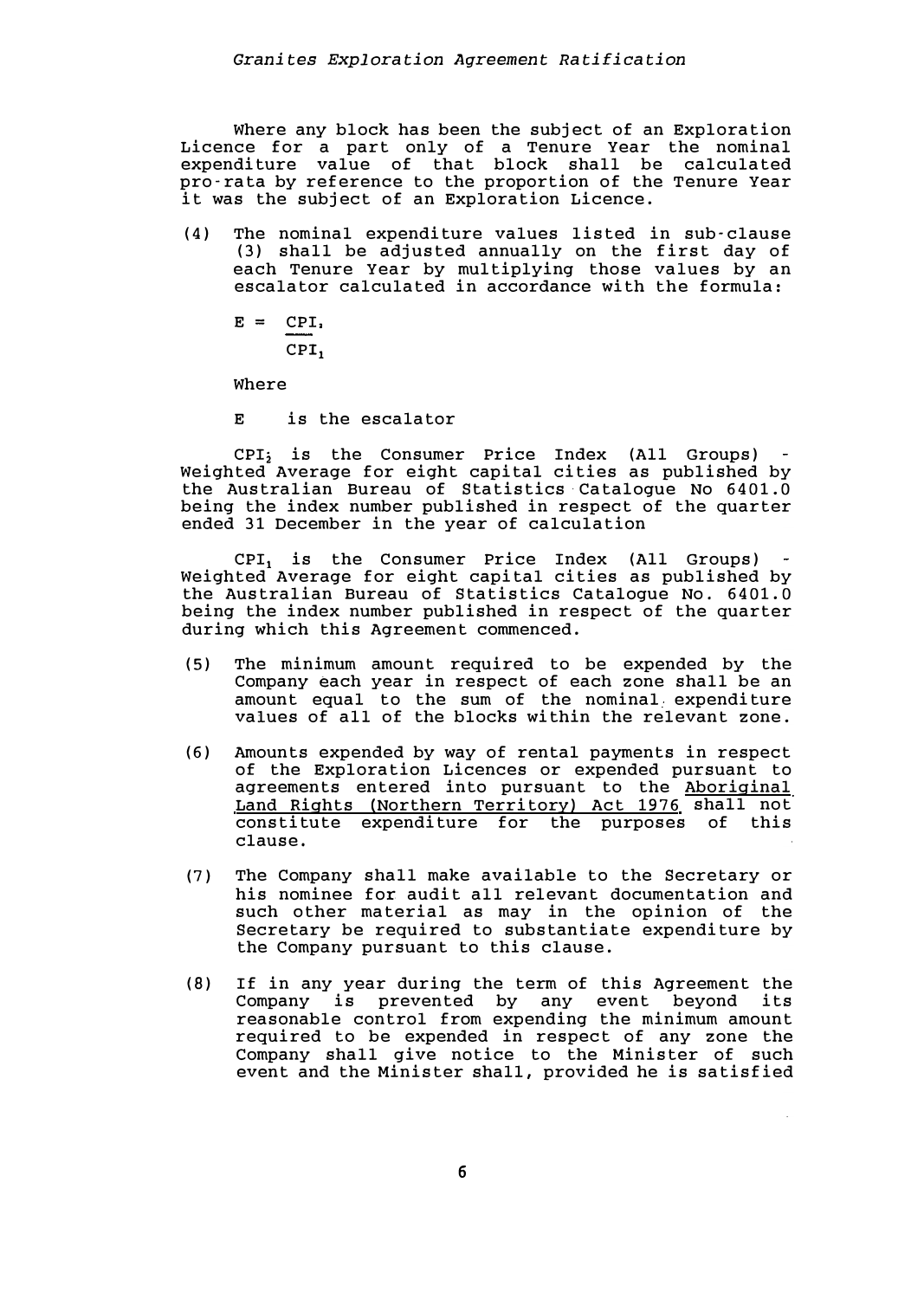that the notice is based on reasonable grounds, reduce the minimum amount required to be expended during that Tenure Year taking into account the nature and extent of the event specified in the Company's notice.

#### **9. Reduction of Exploration Licences Area**

- (1) Sections 26, 27, 28 and 29 of the Mining Act shall not apply to the Exploration Licences.
- **(2)** The total area of the Exploration Licences shall be reduced so that the total number of blocks the subject of the Exploration Licences shall not exceed 1920 after two Tenure Years, 1440 after four Tenure Years, 960 after six Tenure Years, 480 after eight Tenure Years and less in each case any reductions pursuant to sub-clause **(6),** and nil after ten Tenure Years.
- **(3)** Not later than one month before the expiration of the relevant periods referred to in sub-clause **(2),** or such other time as the Secretary may approve, not being later than the expiry of the relevant periods, the Company shall, in writing, nominate to the Secretary the blocks the Company wishes to retain for<br>the ensuing two Tenure Years, and subject to the ensuing two Tenure Years, and subject sub-clause **(4),** those blocks shall, accordingly, constitute the area of the Exploration Licences for that ensuing period.
- **(4)** The Company shall not nominate the blocks to be retained in the area of the Exploration Licences if the effect of that nomination would be that more than two separate areas in any one of the Exploration Licences are created.
- **(5)** For the purposes of sub-clause **(4),** a separate area shall consist of-
	- (a) a group of blocks each of which has a common side or point with another block in the separate area; or
	- (b) a single block.

 $\ddot{\phantom{a}}$ 

(6) If in any Tenure Year the Company fails to expend the minimum amount required to be expended in respect of any zone pursuant to clause 8 the area the subject of Exploration Licences within that zone reduced, in addition to any reduction otherwise required pursuant to this clause, by such number of blocks as will mean that the proportion of the number of blocks relinquished to the number of blocks in the zone immediately prior to relinquishment is as near as possible equal to the proportion of the amount of the shortfall in expenditure to the minimum amount required to be expended.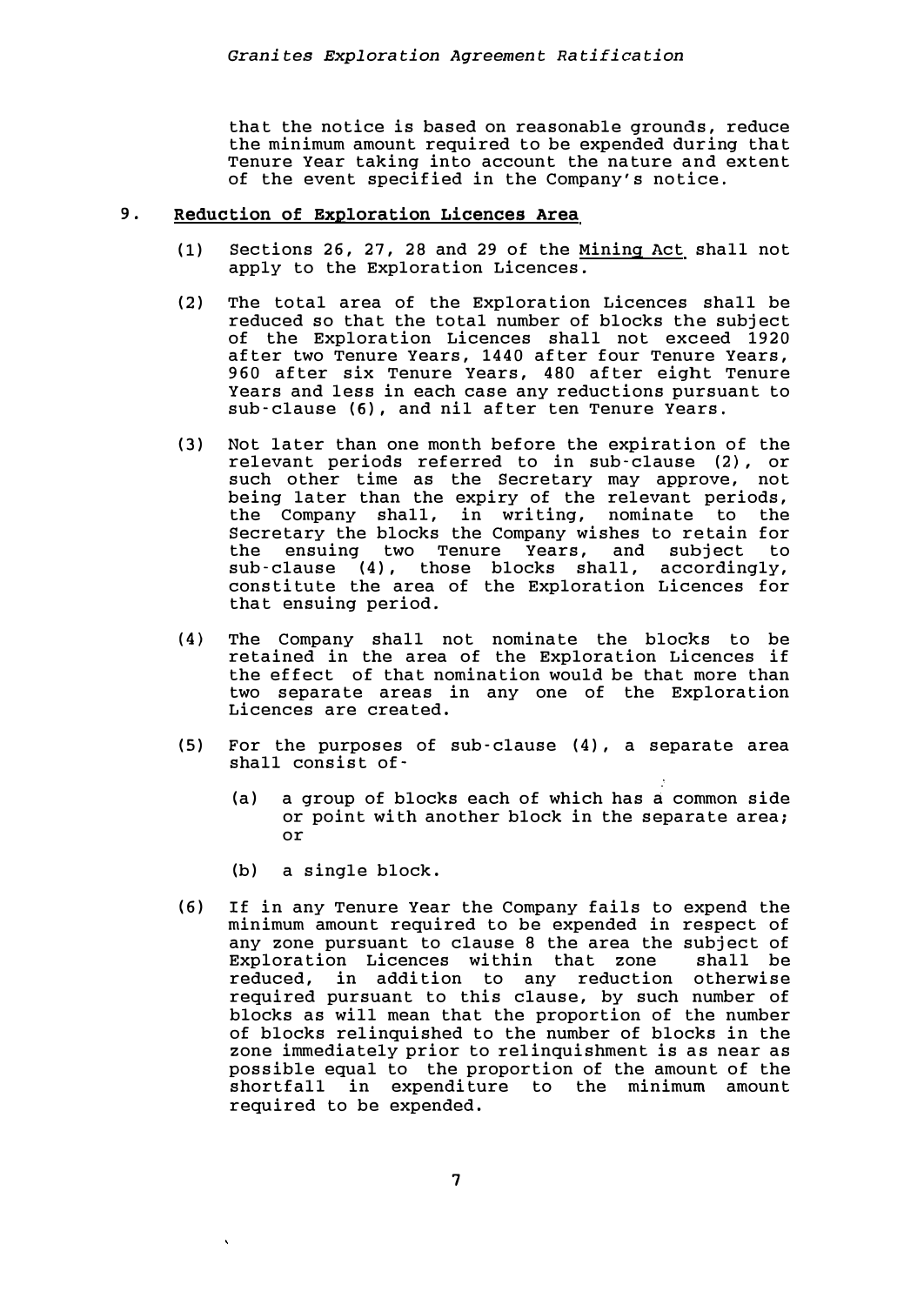(7) If a reduction pursuant to sub-clause (6) is required the Company shall not later than four (4) months after the expiry of the Tenure Year in which the minimum amount required to be expended was not expended, in writing, nominate to the Secretary the blocks the Company wishes to retain in the relevant zone, and subject to sub-clause (4), those blocks shall, accordingly, constitute the area of the Exploration Licences for the remainder of the current Tenure Year.

#### 10. **Reporting**

Sections 32, 33 and 34 of the <u>Mining Act</u> shall apply to the Company in respect of the Exploration Licences except that the report required to be provided pursuant to sections 32(1) (b) and 34(1) shall be lodged prior to the end of March in each Tenure Year in respect of the previous calendar year, and the reference in section 32 (1) (b) to section 26 shall be read as a reference to clause 9.

#### 11 . **Termination**

- (1) The Territory may give to the Company not less than ninety (90) days notice of its intention to terminate this Agreement (except for clause 12) in the event that the Company:
	- (a) is in breach of any provision of this Agreement;
	- (b) is in breach of any material condition of any of the Exploration Licences;
	- (c) ceases treatment at The Granites Gold Mine gold treatment plant without having constructed and brought into operation within the Tanami region within one (1) year thereafter an equivalent gold treatment plant; or
	- (d) goes into liquidation (other than voluntary liquidation for the purposes of reconstruction) and does not within that notice period assign its interest in this Agreement to an assignee approved in writing by the Minister.

If upon the expiry of the notice such default has not been remedied the Territory may terminate this Agreement (except for clause 12) by giving not less than thirty (30) days notice to the Company such that this Agreement (except for clause 12) shall terminate upon the expiration of that notice unless such default has been sooner remedied.

(2) The Company may terminate this Agreement (except for clause 12) by giving not less than ninety (90) days notice in writing to the Territory in the event that the Territory:

 $\ddot{\cdot}$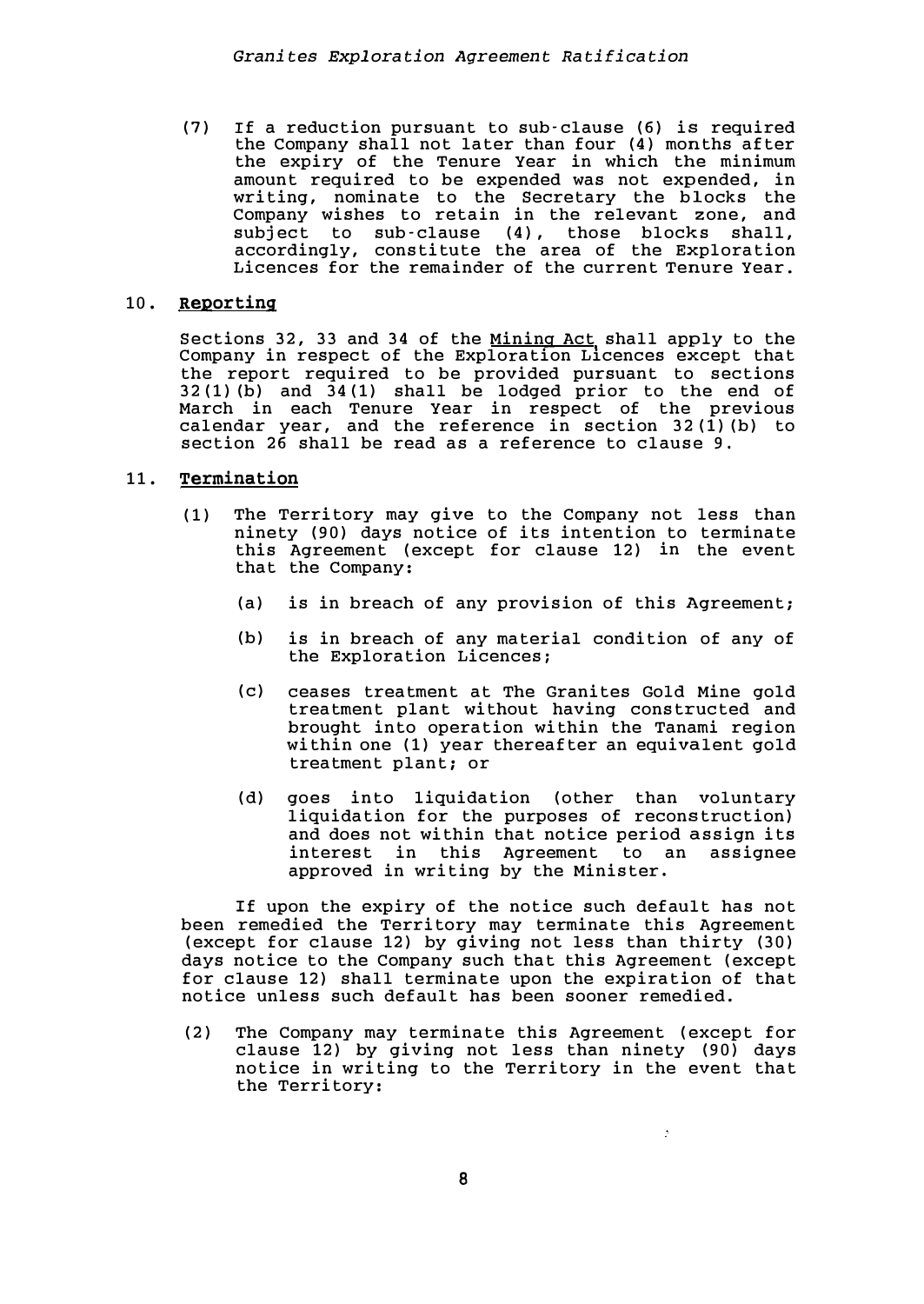- (a) is in breach of any of the conditions of this Agreement; or
- (b) enacts legislation which significantly increases the obligations of the Company pursuant to this Agreement.

such that this Agreement (except for clause 12) shall terminate upon the expiration of that notice period unless such default has been sooner remedied or unless such legislation has been sooner repealed.

- (3) Notice given pursuant to this clause shall specify the nature of the default or the ground entitling the party to exercise such right of termination and where applicable reasonable particulars of action required to remedy the default or ground for termination.
- **(4)** Subject to clause **13,** this Agreement (except for clause 12) shall terminate forthwith if at any time the area the subject of this Agreement is reduced to nil.
- (5) This Agreement may be terminated at any time by agreement in writing between the Territory and the Company.
- (6) Clause 12 of this Agreement shall, unless otherwise agreed in writing by the parties, remain in force notwithstanding any termination pursuant to this clause.

#### 12. **Effects of Termination**

- (1) On termination of this Agreement the Company shall immediately pay all amounts due under this Agreement but unpaid to the Territory.
- (2) In the event of notice of termination by the Territory, nothing in clause 11 shall prevent the Territory from administering and enforcing the law in force in the Northern Territory in its application to the Company and the Exploration Licences.
- (3) Upon termination of this Agreement the term of each of<br>the Exploration Licences shall be reduced so that Exploration Licences shall be reduced so that each Exploration Licence shall expire on the date it would have expired had it not been extended pursuant to this Agreement, provided that where that term would have previously expired but for this Agreement the Exploration Licence shall be deemed to have been extended in such manner as is allowed pursuant to the Mining Act. The provisions of the Mining Act and all other laws in force in the Northern Territory shall continue to apply to the Exploration Licences as if they were exploration licences granted (and extended as the case may be) pursuant to the Mining Act.

 $\mathcal{L}$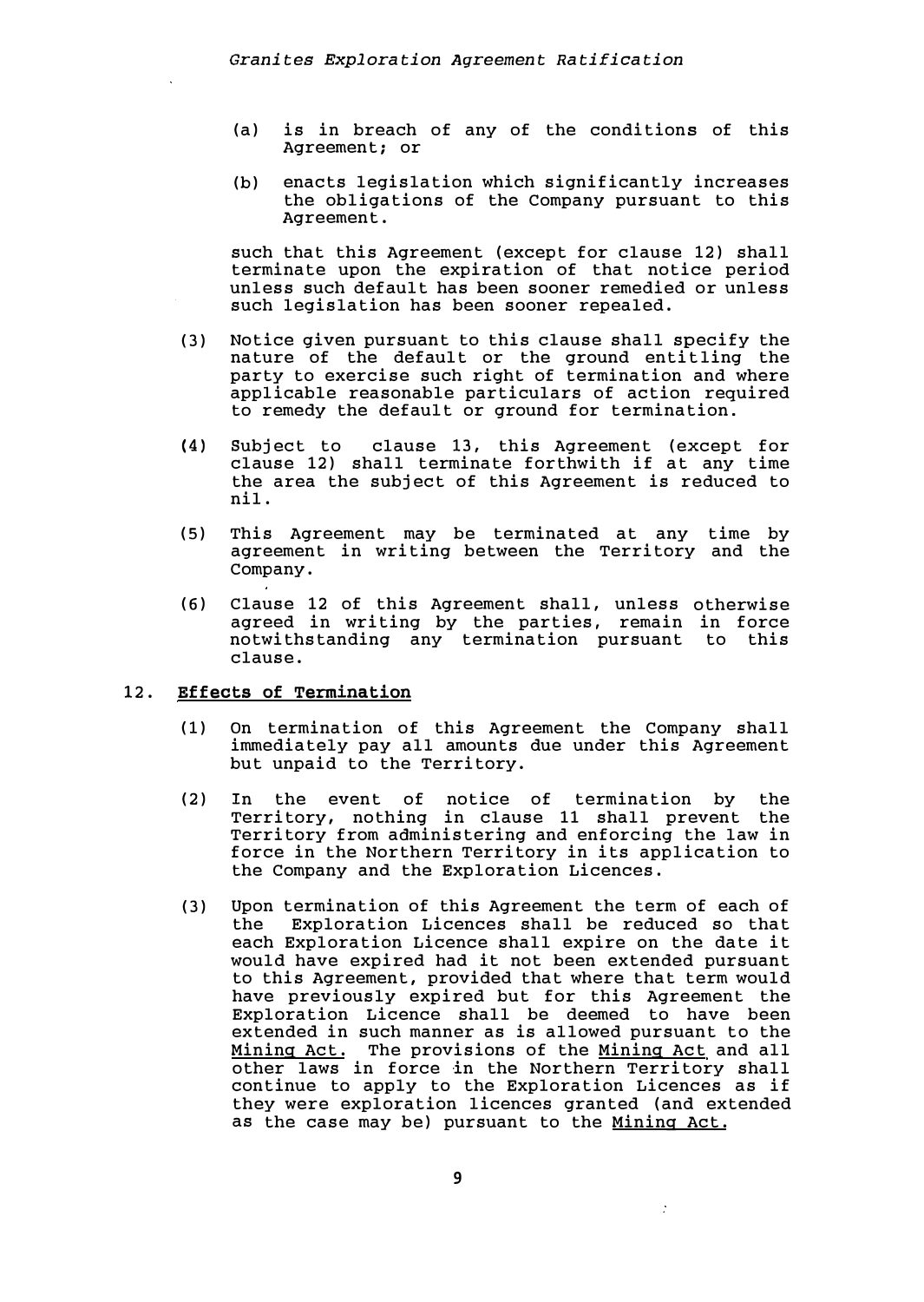- (4) Any obligations of confidentiality between the parties shall continue after termination of this Agreement unless otherwise agreed.
- (5) Termination of this Agreement shall not otherwise affect any accrued rights or remedies the parties may have against the other.

#### 13. **Parties May Negotiate Renewal or Extension**

- (1) Where prior to the expiry or earlier termination of this Agreement the Company continues to hold exploration licences in the Tanami Region and has not permanently ceased treating minerals at a treatment plant in the Tanami Region it may give notice to the Minister of its desire to have this Agreement extended or renewed to apply to those exploration licences on substantially the same or such amended terms as the Company and the Territory may agree.
- (2) Upon receipt of such notice the Minister shall enter into negotiations with the Company in good faith to determine whether this Agreement should be extended or renewed.

### 14. **Notices**

- (1) A notice given under this Agreement shall be: à.
	- (a) in writing;
	- (b) addressed to the address of the recipient specified in this Agreement or as altered by notice given in accordance with this clause;
	- (c) hand delivered or sent by pre-paid post to that address or sent by facsimile transmission and immediately confirmed by hand delivery or pre-paid post.
- (2) A notice given in accordance with sub-clause (1) of this clause shall be deemed to have been received:
	- (a) if hand delivered, on the date of delivery;
	- (b) if sent by pre-paid post, ten (10) days after the date of posting;
	- (c) if sent by facsimile, on the business day immediately following the day of transmission (provided that the addressee has acknowledged receipt, which acknowledgement shall be promptly sent).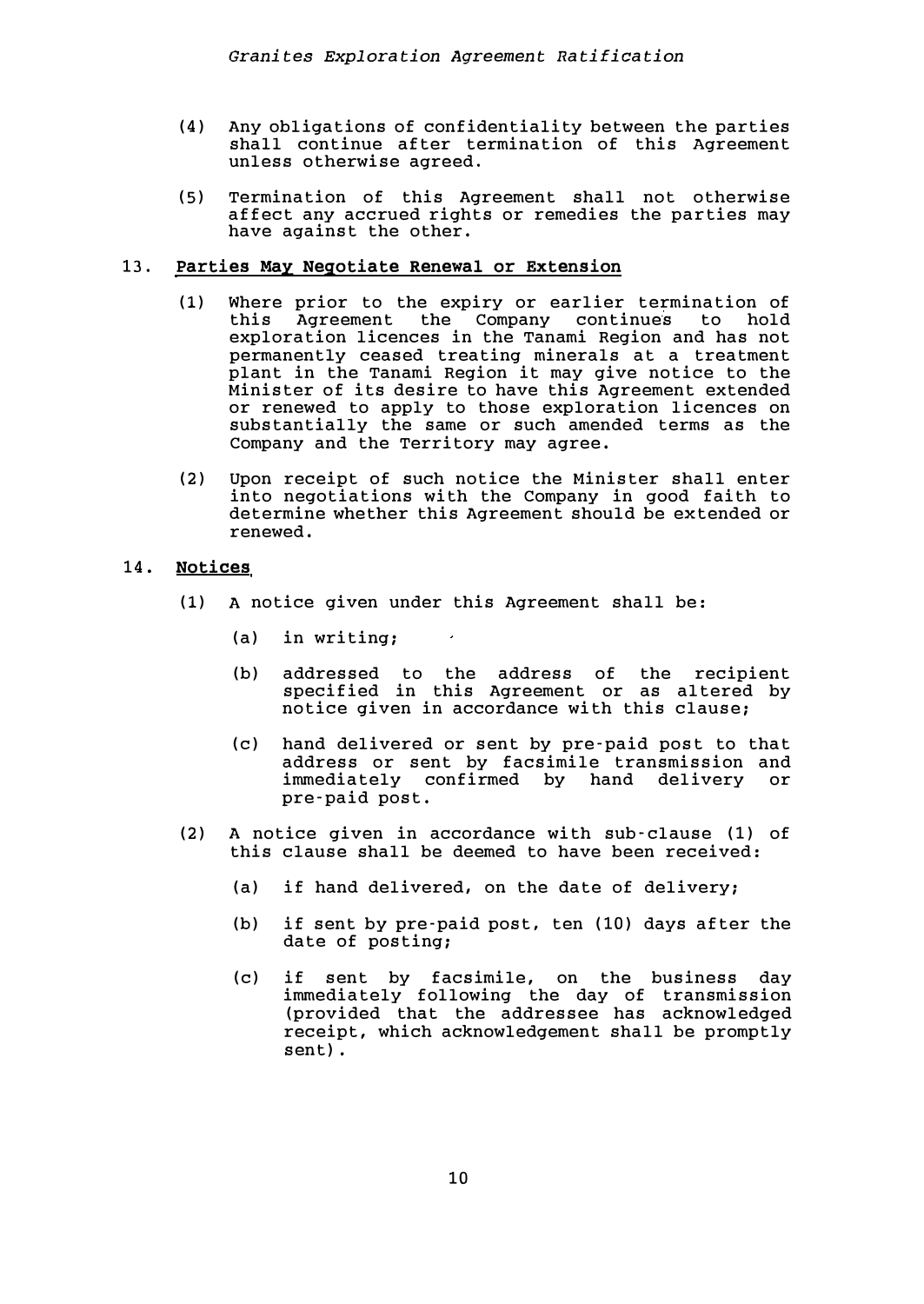(3) Notice shall be sent to the parties at the following addresses: The Territory: care of The Minister for Mines and Energy or where appropriate: The Company : NT House, Mitchell Street Darwin NT 0800 Facsimile: (089) 819648 The Secretary Department of Mines Energy Paspalis Centrepoint Building Smith Street Darwin NT 0800 Facsimile: ( 089) 411284 The Secretary and North Flinders Mines Limited 25 Greenhill Road Wayville SA 5034

Facsimile: (08) 271 7249

#### 15. **Severability**

- (1) Subject to sub-clause (2), if any provision of this Agreement is unenforceable, illegal or void then it is severed and the other provisions of this Agreement, provided they are self-sustaining, capabie of independent enforcement and do not operate to the material prejudice of either party, shall remain in force.
- (2) Should such unenforceability, illegality or voidness arise from the application of a provision of this Agreement to some only of the Exploration Licences or some only of the blocks contained in the Exploration Licences such Exploration Licences or blocks are severed and the provisions of this Agreement provided they continue to be self-sustaining, capable of independent enforcement and do not operate to the material prejudice of either party in respect of the remaining Explo�ation Licences or blocks, shall remain in force.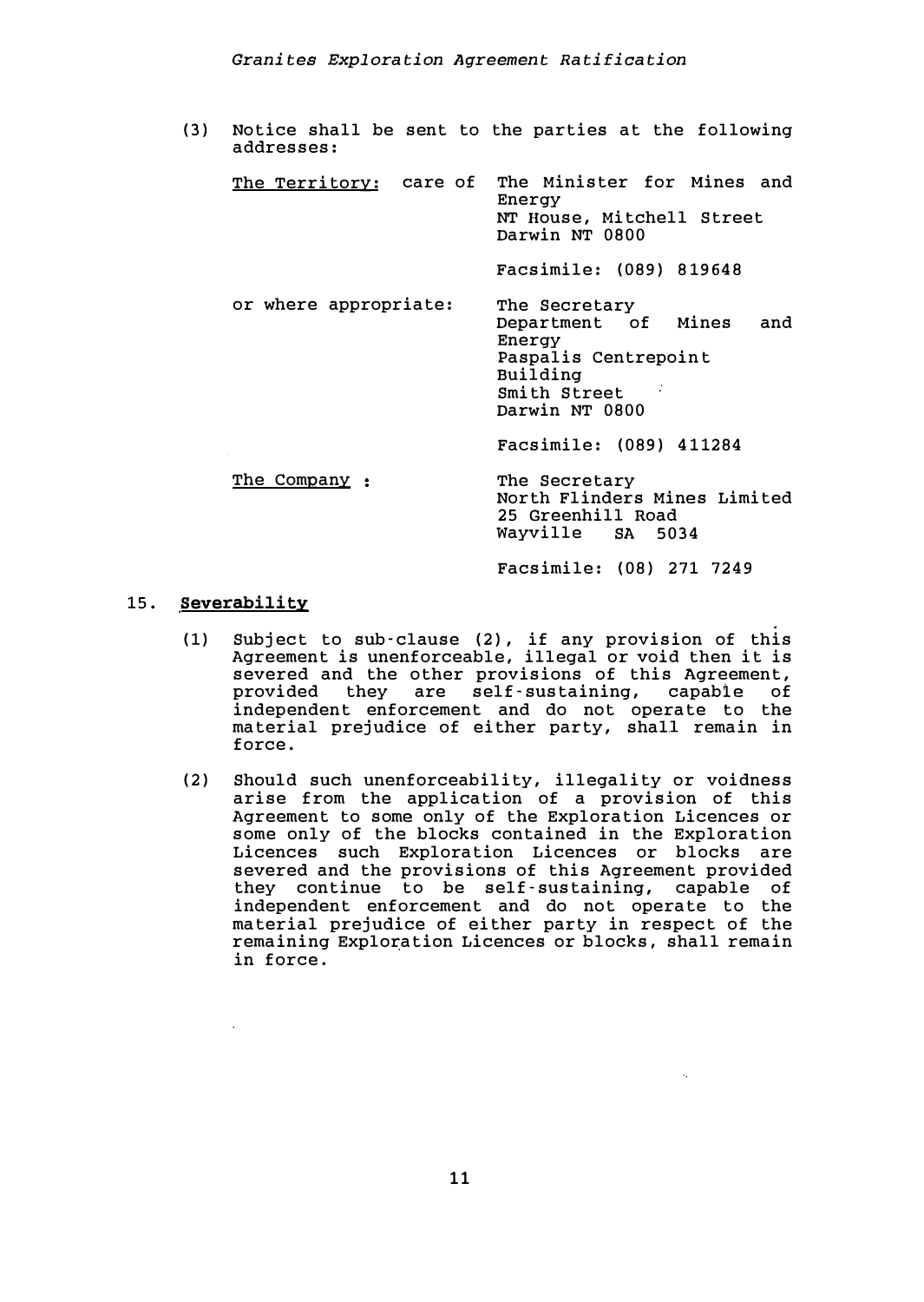#### 16. **Applicable Law**

This Agreement is governed by the laws of the Northern Territory and the parties shall comply with all applicable laws of the Commonwealth and subject to the Act of ratification referred to in clause 2 of this Agreement, all laws of the Northern Territory applicable to The Granites Gold Mine.

IN WITNESS WHEREOF the parties have executed this agreement.

 $\lambda$ )  $\lambda$  $\lambda$  $\lambda$ 

).

 $\lambda$  $\lambda$  $\mathbf{I}$ 

SIGNED for and on behalf of the NORTHERN TERRITORY OF AUSTRALIA by SHANE LESLIE STONE, Minister for Mines and Energy in the presence of: Δ. (Witness)

The COMMON SEAL of NORTH FLINDERS MINES LIMITED (A.C.N. 007 688 093) was hereunto affixed in the presence of:

Director

Director/Secretary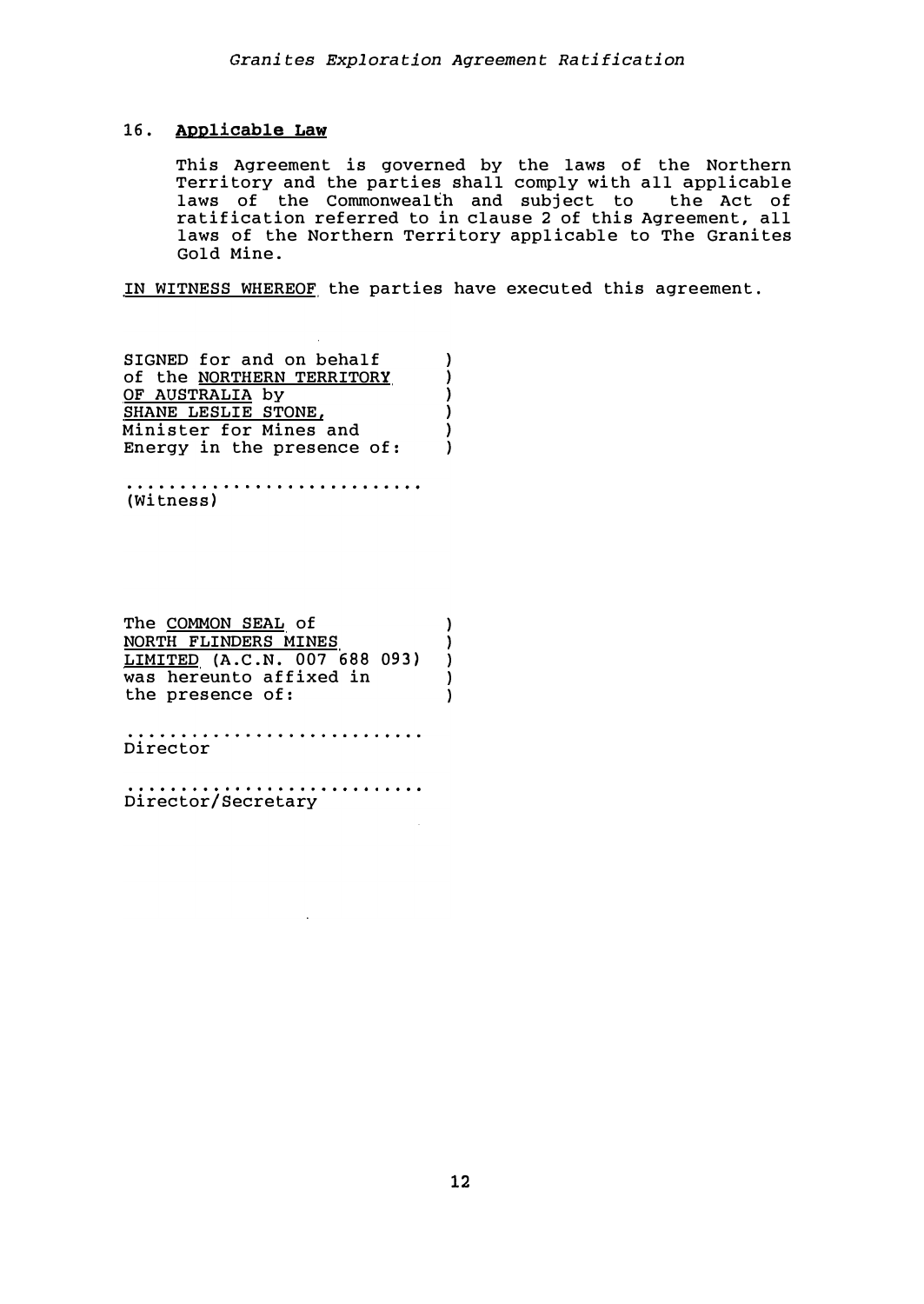## **ANNEXURE "A"**

## **The Exploration Licences**

| ЕL | 1060 |
|----|------|
| ЕL | 2290 |
| ЕL | 2366 |
| ЕL | 2367 |
| ЕL | 2369 |
| ЕL | 2370 |
| ЕL | 2371 |
| ЕL | 2372 |
| EL | 4529 |
| ЕL | 6759 |
| ЕL | 6859 |
| EL | 7121 |
| ЕL | 7122 |
|    |      |

 $\sim 100$ 

 $\sim 10^{11}$  km  $^{-1}$ 

 $\sim 200$